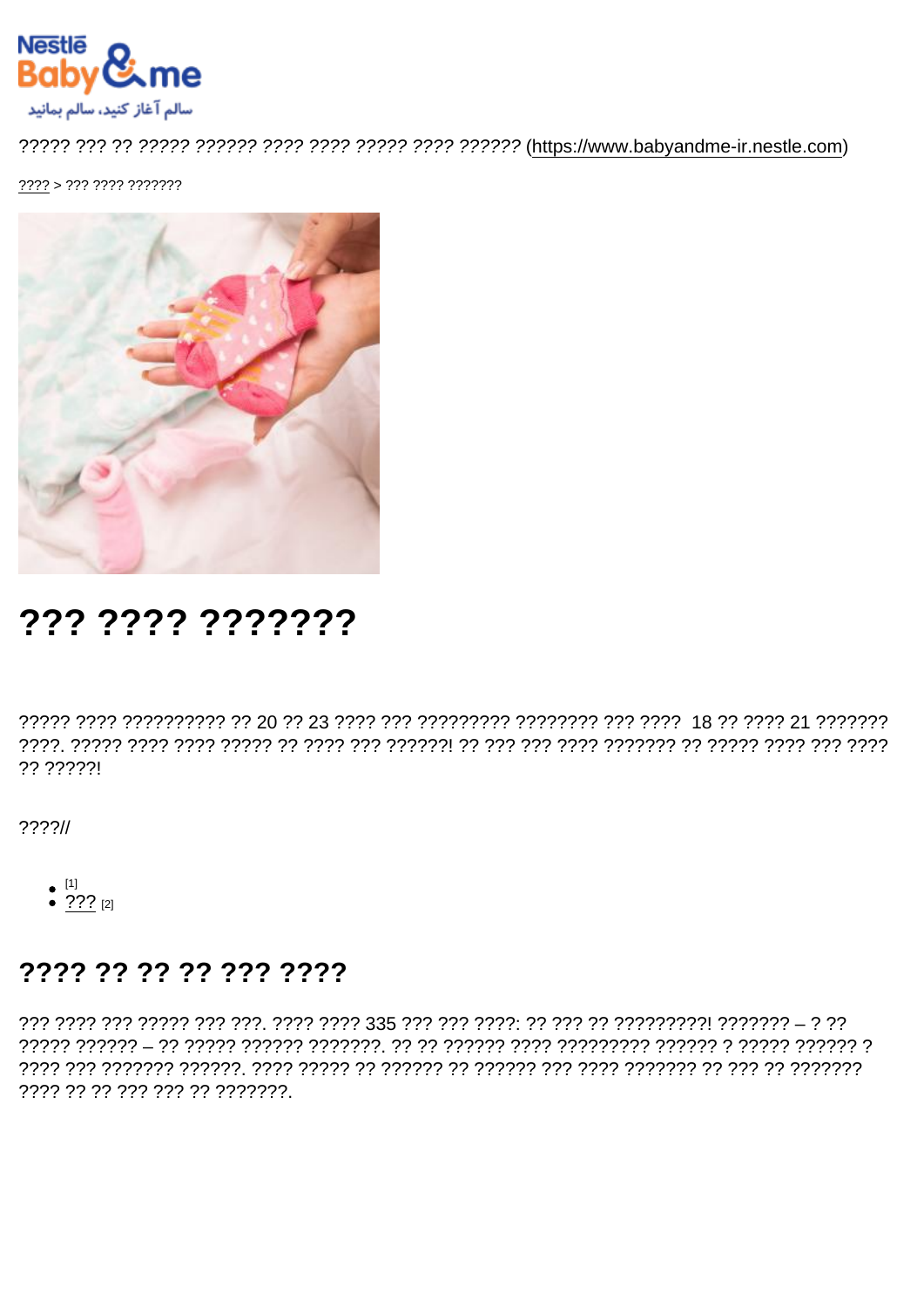רְרָרְ רְרָ יִרְרָ רְרָךְ רְרָרְרְרָרָ רְרָךְ רְרָרָ רְרָךְ רְרָרְרְוְרְרְרָךְ רְרָרְרָ רְרָ רְרָ רְרָרְךָ רְרָרָ רְרָבְרָ רְרָרְרָרְרָךְ בְּרָרְבְרָה בְּר ַרְרַךְ רְרַבְרַרְרָךָ רִרְרָךְ רְרָבָךְ רְרָבָךָ רְרָבְרָךְ רִךְ רִךְ רְרַבְרָךְ רְרָבְרָךָ רְרָבְרָךָ רְרָבְרָבָל הַעֲבְרָבָל הַ

### 77777 77 777 7777 7777777

777777777 77 77 7777 777777

#### 

 $??\ ? ? ? ? ? ? ? ? ? ? ? ? ? ? ? ? ? ? ? ? ? ? ? ? ? ? ? ? ? ? ? ? ? ?$ 

## ??????? ???????? ??????

???????? ????? ???? ??????

- רר רררררררררר ר ררר רררררררר ררררררר רר רורר לררר הרורר לרר רר הררר רך הררררך רררור
- 
- 
-